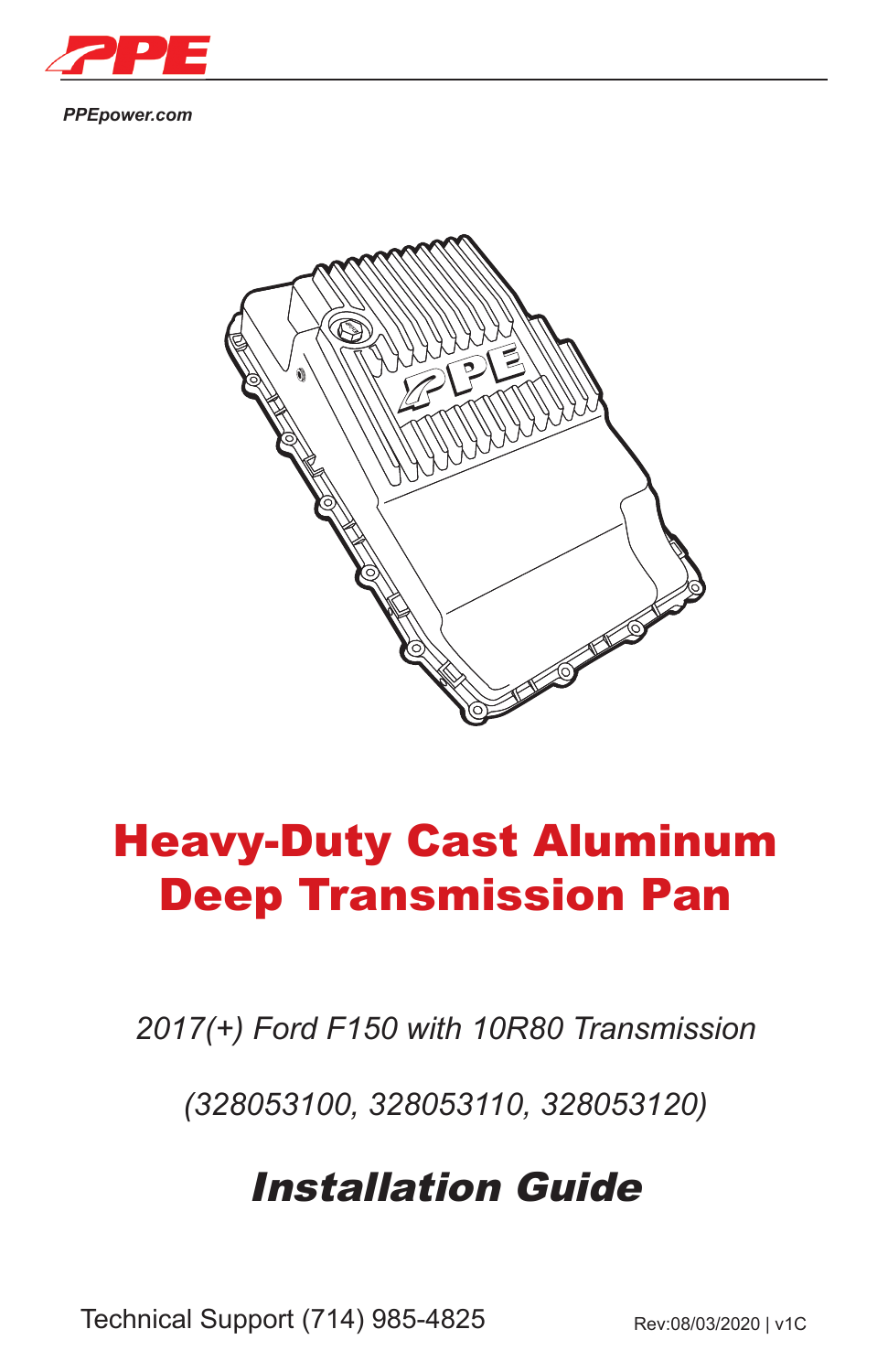

## *CONTENTS*

- A *Heavy-Duty Cast Aluminum Deep Trans Pan*
- B *Stainless Steel Neodymium Magnetic Drain Plug (installed)*

*\_\_\_\_\_\_\_\_\_\_\_\_\_\_\_\_\_\_\_\_\_\_\_\_\_\_\_\_\_\_\_\_\_\_*

C *1/8 inch NPT plug (installed)*

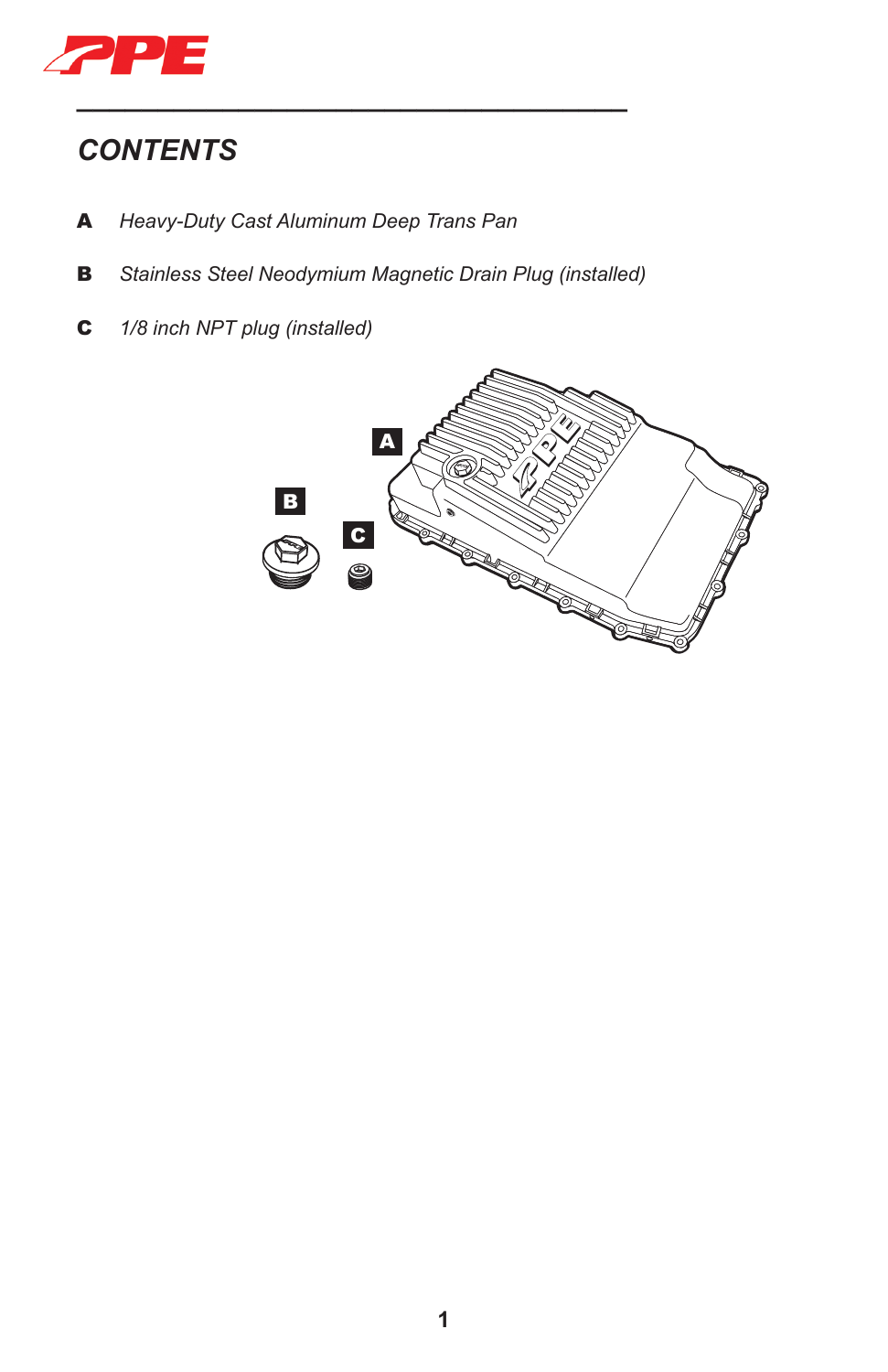

### *INSTALLATION*

*Step 1. Vehicle off. Engine cool. Completely drain fluid. Overnight, if possible.*

- *Step 2. Remove stock pan bolts, pan and gasket. Retain stock bolts and gasket.*
- *Step 3. Inspect factory hardware and gasket. Replace if damaged.*

*\_\_\_\_\_\_\_\_\_\_\_\_\_\_\_\_\_\_\_\_\_\_\_\_\_\_\_\_\_\_\_\_\_\_*

- *Step 4. Clean gasket and housing mating surface.*
- *Step 5. Fit cleaned factory gasket to PPE Pan. Install and secure PPE Pan to housing with factory hardware. Finger-tight for now.*
- *Step 6. Tighten in a crossing pattern (Fig.1). Torque to 18-22 ft lbs.*

*(Check tightness of installed drain plug and NPT plug)*

*Step 7. Fill with recommended fluid. Start engine. Check for leaks. Check fill level.*